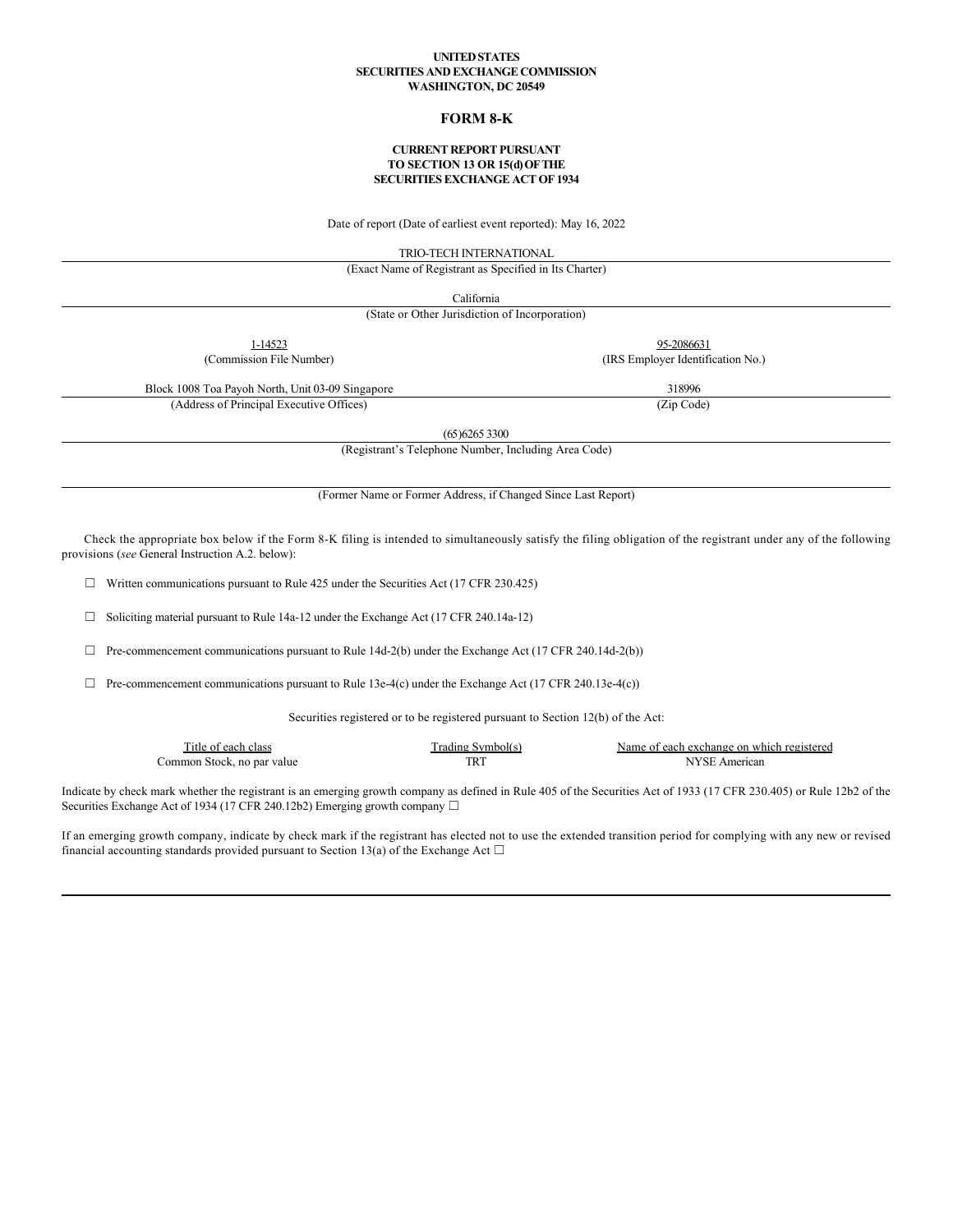#### **Item 2.02 Results of Operations and Financial Conditions**

On May 16, 2022, Trio-Tech International ("the Company") issued a press release announcing its financial results for the fiscal quarter ended December 31, 2021. A copy of the press release is attached as Exhibit 99.1.

The information under this item 2.02 of this Current Report, including the exhibit hereto to the extent the same relates to this item 2.02, is being furnished and shall not be deemed "filed" for the purposes of Section 18 of the Securities Exchange Act of 1934, as amended (the "Exchange Act"), or otherwise subject to the liabilities of that Section. The information under this item 2.02 of this Current Report, including the exhibit hereto to the extent the same relates to this item 2.02, shall not be incorporated by reference into any filings under the Securities Act of 1933, as amended, or the Exchange Act, regardless of any general incorporation language in such filing.

#### **Item 5.02 Departure of Directors or Certain Officers; Election of Directors; Appointment of Certain Officers; Compensatory Arrangement of Certain Officers.**

On May 16, 2022, the Company announced the appointment of Ms. Srinivasan Anitha as Chief Financial Officer (CFO) effective July 1, 2022. Ms. Anitha, 42, a Chartered Accountant and a Certified Internal Auditor, has over twenty years of diversified experience in areas of audit, finance and corporate consulting. Ms Anitha has been a consultant to the Company for more than the past 5 years and is currently serving as the Internal Audit Team Leader of the Company. She had been employed by the Company from 2006 to 2012. She holds a Bachelor's Degree in Commerce from the University of Madras, India. She is a member of The Institute of Singapore Chartered Accountants, The Institute of Chartered Accountants of India and The Institute of Internal Auditors.

Ms. Anitha will succeed Mr Victor Ting Hock Ming, who will step down as Chief Financial Officer, effective July 1, 2022, as reported in the Form 10-Q for the third quarter of fiscal 2022. Ms Anitha has signed a standard offer letter with the Company upon this appointment.

A copy of the press release is attached as Exhibit 99.1.

#### **Item 9.01 Financial Statements and Exhibits**

#### **(d) Exhibits**

**[99.1](ex_376136.htm) Press Release of Trio-Tech International dated May 16, 2022 104 Cover Page Interactive Data File (embedded within the Inline XBRL document)**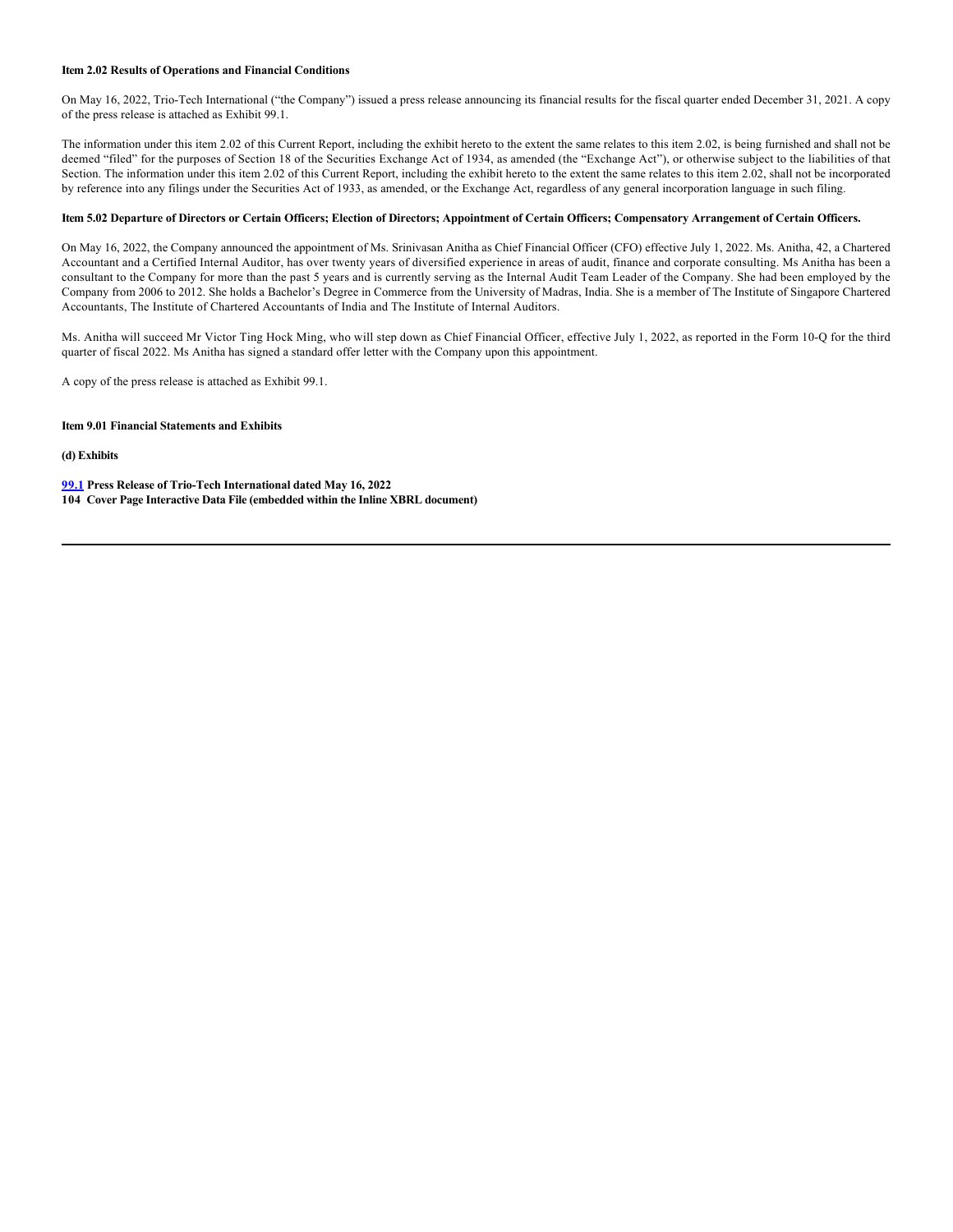# **SIGNATURES**

Pursuant to the requirements of the Securities Exchange Act of 1934, the Registrant has duly caused this report to be signed on its behalf by the undersigned hereunto duly authorized.

Date: May 16, 2022

TRIO-TECH INTERNATIONAL

By: /s/ VICTOR H.M. TING Name: Victor H.M. Ting, Title: Vice President and Chief Financial Officer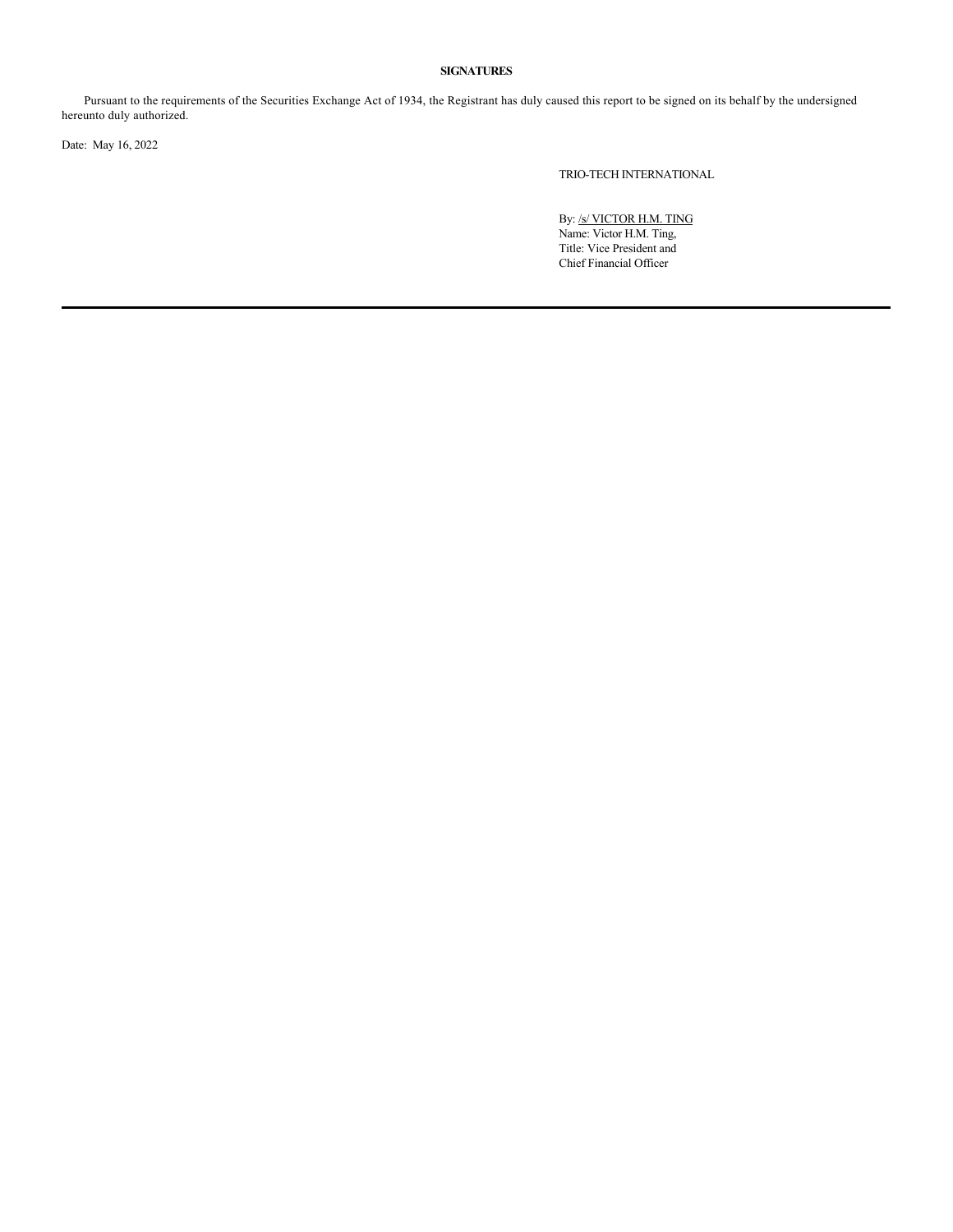# EXIBIT INDEX

| Exhibit Number | Description                                                                 |
|----------------|-----------------------------------------------------------------------------|
| 99.1           | Press Release of Trio-Tech International dated May 16, 2022                 |
| -104           | Cover Page Interactive Data File (embedded within the Inline XBRL document) |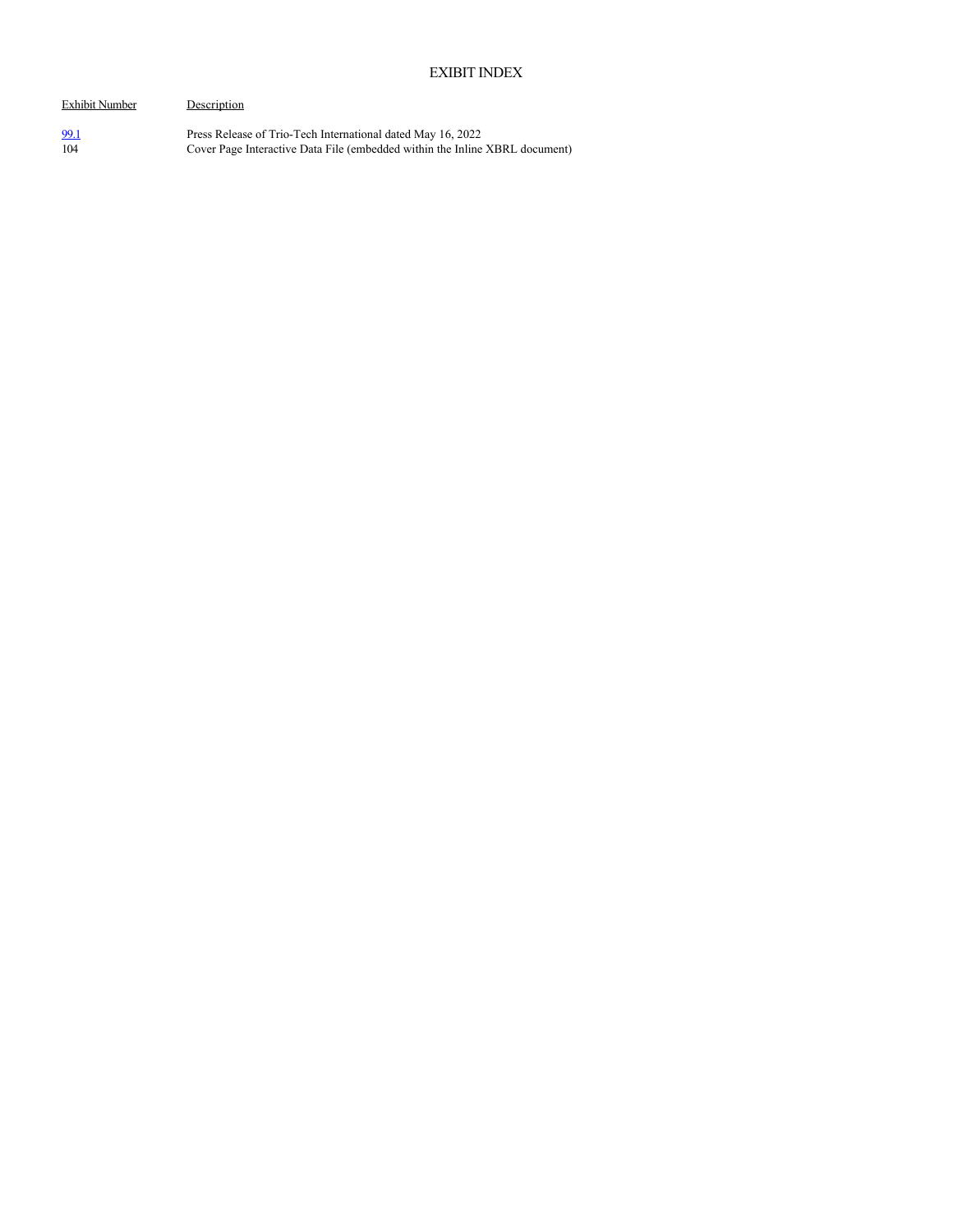

LOS ANGELES **SINGAPORE** KUALA LUMPUR **BANGKOK** SUZHOU TIANJIN **CHONGQING** JIANGSU

**FOR IMMEDIATE RELEASE COMPANY CONTACT:** Company Contact:

 A. Charles Wilson Chairman (818) 787-7000

**Investor Contact:** Berkman Associates (310) 927-3108 robert.jacobs@jacobscon.com

# **Trio-Tech Reports Nine Month Net Income of \$0.38 Per Share Versus \$0.10 on 39% Increase in Revenue; Third Quarter Revenue Increased 37%**

**Van Nuys, CA** – May 16, 2022 – **Trio-Tech International (NYSE MKT: TRT)** today announced financial results for the third quarter and first nine months of fiscal 2022.

## **Third Quarter Results**

Revenue for the third fiscal quarter increased 37% to \$11,138,000 from \$8,112,000 for the same quarter of fiscal 2021. Distribution revenue increased 147% to \$3,620,000 from \$1,467,000 last year. Testing services revenue increased 26% to \$4,417,000 from \$3,504,000 a year ago. Manufacturing revenue decreased 1% to \$3,097,000 compared to \$3,130,000 last year.

Gross margin increased 20% to \$2,474,000 compared to \$2,060,000 for last year's third quarter, reflecting improved margins in the Company's testing and distribution segments, offset by lower margins in manufacturing.

Total other income was \$96,000, compared to \$248,000 in the same quarter last year. In the third quarter this year, government grants to offset the negative impact of the COVID-19 pandemic were \$Nil, compared to \$107,000 in similar governmental grants in the same quarter last year.

The net loss attributable to Trio-Tech International Common Shareholders for the three months ended March 31, 2022 was \$167,000, or \$0.04 per share, which includes non-cash stock compensation expenses of \$433,000. This compares to net income of \$178,000, or \$0.04 per diluted share, including non-cash stock compensation expenses of \$129,000, for the same quarter last year.

#### **Nine Months Results**

For the first nine months of fiscal 2022, revenue increased 39% to \$32,231,000 compared to \$23,154,000 for the first nine months of fiscal 2021, reflecting a 40% increase in testing services revenue to \$13,983,000 from \$10,018,000, a 112% increase in distribution revenue to \$8,038,000 from \$3,790,000, and a 9% increase in manufacturing revenue to \$10,187,000 from \$9,324,000.

Gross margin for the first nine months of fiscal 2022 increased 57% to \$8,543,000, or 27% of revenue, from \$5,448,000, or 24% of revenue, for the first nine months last year.

General and administrative expenses increased to \$6,305,000, or 20% of revenue, for the first nine months of fiscal 2022 from \$5,245,000, or 23% of revenue, for the same period last year, while total operating expenses increased to \$7,047,000, or 22% of revenue, from \$5,877,000, or 25% of revenue.

Net income attributable to Trio-Tech International Common Shareholders for the first nine months of fiscal 2022 was \$1,605,000, or \$0.38 per diluted share, compared to \$405,000, or \$0.10 per diluted share, for the first nine months of fiscal 2021

Shareholders' equity at March 31, 2022 was \$28,120,000, or \$6.98 per outstanding share, compared to \$25,634,000, or \$6.55 per outstanding share, at June 30, 2021. There were approximately 4,029,180 common shares outstanding at March 31,2022.

*(more)*

16139 Wyandotte Street, Van Nuys, CA 91406, USA ● TEL: (818) 787-7000 ● FAX (818) 787-9130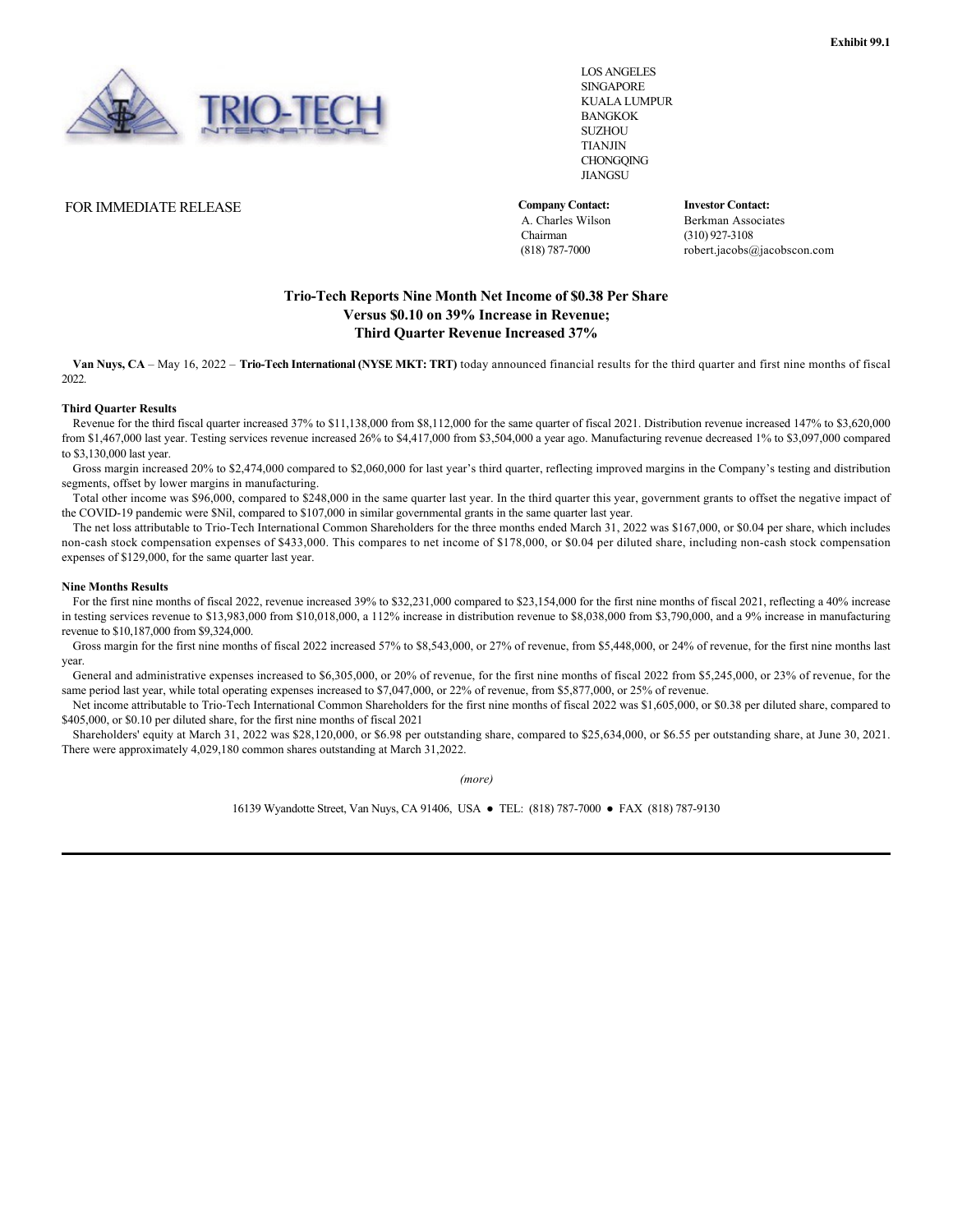#### **CEO Comments**

S.W. Yong, Trio-Tech's CEO, said, "We were required to close our facility in Tianjin, China for several days in January in compliance with the city government's lockdown measures for mandatory testing of residents under China's ZERO-COVID policy. We resumed full operations in Tianjin on January 21, 2022. This temporary shut-down resulted in lost revenue for the fiscal third quarter of approximately \$260,000. Despite this, we posted sharp revenue gains in our testing services and distribution operations for the third quarter, typically the weakest quarter of our fiscal year, which is an encouraging sign of improving business conditions for our customers and their gradual recovery from the effects of the pandemic. We are cautiously optimistic about the business outlook for the fourth quarter."

Yong added, "During the third quarter, we established our new joint venture company, Trio-Tech (Jiangsu) Co. Ltd. to provide sub-contract services to semiconductor and other electronics industries, primarily in Suzhou, China. While this joint venture has commenced operations and recently signed its first customer contract, it is not expected to contribute substantially to operating results in the current fiscal year.

"The Board of Directors would like to thank and congratulate our Chief Financial Officer, Mr. Victor Ting, upon his retirement next month, for his many years of service and innumerable contributions to the Company. His valuable knowledge will continue to benefit Trio-Tech as he serves on our Board of Directors. Taking over his duties as CFO beginning in Fiscal 2023 will be Ms. Srinivasan Anitha, a Chartered Accountant and Certified Internal Auditor who has worked closely with the Company and its management for the past 15 years. We believe her thorough knowledge and experience of our business and background will be a significant asset as we work to improve operating margins and drive increased shareholder value in the coming years", he said.

#### **About Trio**‑**Tech**

Established in 1958, Trio-Tech International is located in Van Nuys, California, with its Principal Executive Office and regional headquarter in Singapore. Trio-Tech International is a diversified business group with interests in semiconductor testing services, manufacturing and distribution of semiconductor testing equipment, and real estate. Our subsidiary locations include Tianjin, Suzhou, Chongqing in China, as well as Kuala Lumpur Malaysia and Bangkok Thailand. Further information about Trio-Tech's semiconductor products and services can be obtained from the Company's Web site at www.triotech.com and www.universalfareast.com.

#### **Forward Looking Statements**

*This press release contains statements that are forward looking statements within the meaning of the Private Securities Litigation Reform Act of 1995 and may contain forward looking statements within the meaning of Section 27A of the Securities Act of 1933, as amended, and Section 21E of the Securities Exchange Act of 1934, as amended, and assumptions regarding future activities and results of operations of the Company. In light of the "safe harbor" provisions of the Private Securities Litigation Reform Act of 1995, the following factors, among others, could cause actual results to differ materially from those reflected in any forward looking statements made by or on behalf of the Company: market acceptance of Company products and services; changing business conditions or technologies and volatility in the semiconductor industry, which could affect demand for the Company's products and services; the impact of competition; problems with technology; product development schedules; delivery schedules; changes in military or commercial testing specifications which could affect the market for the Company's products and services; difficulties in profitably integrating acquired businesses, if any, into the Company; risks associated with conducting business internationally and especially in Asia, including currency fluctuations and devaluation, currency restrictions, local laws and restrictions and possible social, political and economic instability; changes in U.S. and global financial and equity markets, including market disruptions and significant interest rate fluctuations; public health issues related to the COVID-19 pandemic; trade tension between U.S. and China and other economic, financial and regulatory factors beyond the Company's control. Other than statements of historical fact, all statements made in this Quarterly Report are forward looking, including, but not limited to, statements regarding industry prospects, future results of operations or financial position, and statements of our intent, belief and current expectations about our strategic direction, prospective and future financial results and condition. In some cases, you can identify forward looking statements by the use of terminology such as "may," "will," "expects," "plans," "anticipates," "estimates," "potential," "believes," "can impact," "continue," or the negative thereof or other comparable terminology. Forward looking statements involve risks and uncertainties that are inherently difficult to predict, which could cause actual outcomes and results to differ materially from our expectations, forecasts and assumptions.*

(tables attached)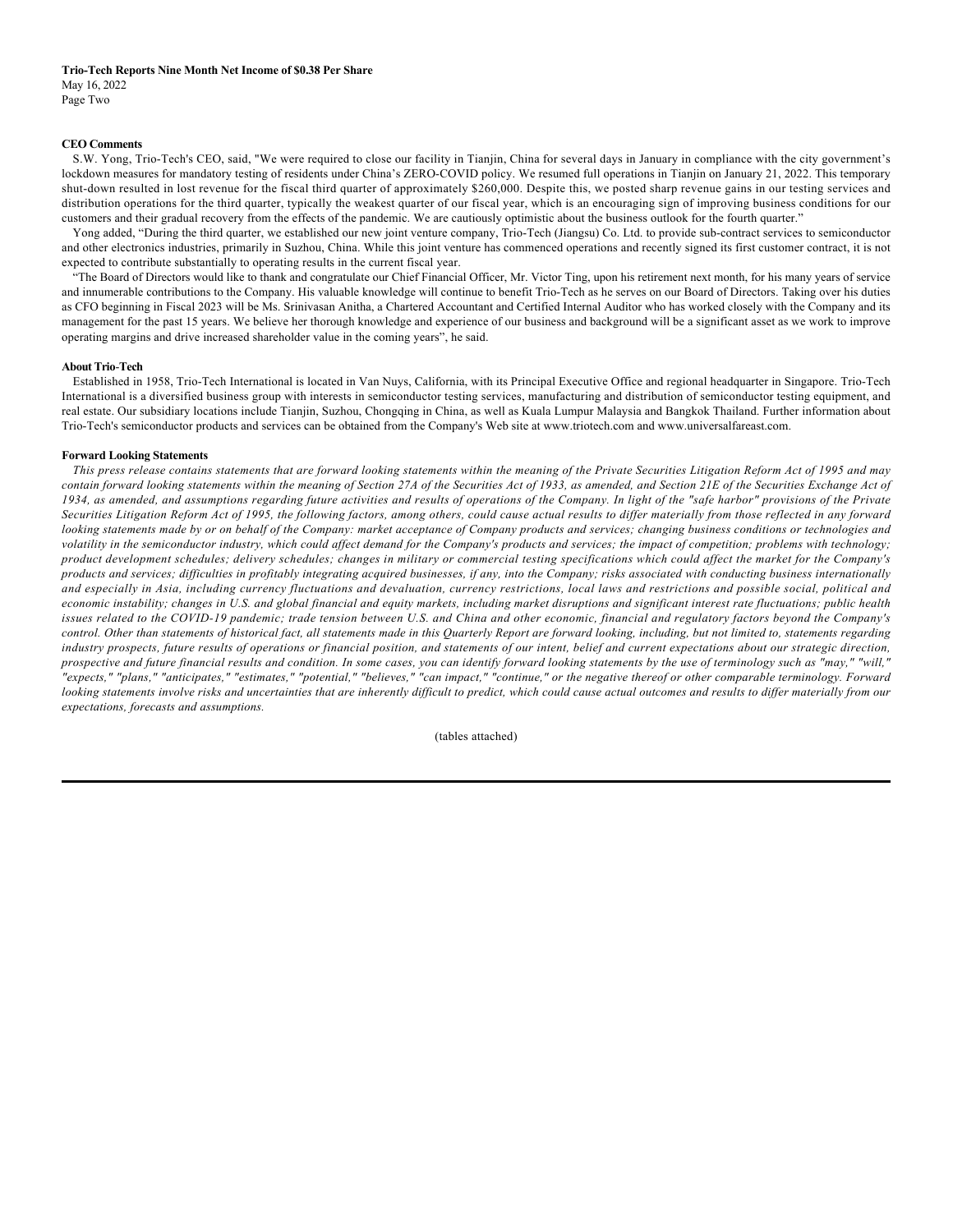# **TRIO**‑**TECH INTERNATIONAL AND SUBSIDIARIES**

# CONDENSED CONSOLIDATED STATEMENTS OF OPERATIONS AND COMPREHENSIVE INCOME

UNAUDITED (IN THOUSANDS, EXCEPT EARNINGS PER SHARE)

|                                                                                      | Three Months Ended<br>March 31. |                          |              | Nine Months Ended<br>March 31, |                 |              |                  |
|--------------------------------------------------------------------------------------|---------------------------------|--------------------------|--------------|--------------------------------|-----------------|--------------|------------------|
|                                                                                      |                                 | 2022                     |              | 2021                           | 2022            |              | 2021             |
| Revenue                                                                              |                                 |                          |              |                                |                 |              |                  |
| Manufacturing                                                                        | \$                              | 3.097                    | S.           | 3,130                          | 10.187          | \$           | 9.324            |
| <b>Testing Services</b>                                                              |                                 | 4,417                    |              | 3,504                          | 13,983          |              | 10,018           |
| Distribution                                                                         |                                 | 3,620                    |              | 1,467                          | 8,038           |              | 3,790            |
| <b>Real Estate</b>                                                                   |                                 | $\overline{4}$           |              | 11                             | 23              |              | 22               |
|                                                                                      |                                 | 11,138                   |              | 8,112                          | 32,231          |              | 23,154           |
| Cost of Sales                                                                        |                                 |                          |              |                                |                 |              |                  |
| Cost of manufactured products sold                                                   |                                 | 2,530                    |              | 2,148                          | 7,838           |              | 6,855            |
| Cost of testing services rendered                                                    |                                 | 3,169                    |              | 2,651                          | 9,141           |              | 7,651            |
| Cost of distribution                                                                 |                                 | 2,945                    |              | 1,234                          | 6,651           |              | 3,142            |
| Cost of real estate                                                                  |                                 | 20                       |              | 19<br>6.052                    | 58              |              | 58               |
|                                                                                      |                                 | 8,664<br>2.474           |              | 2.060                          | 23,688<br>8.543 |              | 17,706           |
| <b>Gross Margin</b>                                                                  |                                 |                          |              |                                |                 |              | 5,448            |
| <b>Operating Expenses:</b>                                                           |                                 |                          |              |                                |                 |              |                  |
| General and administrative                                                           |                                 | 2,378<br>146             |              | 1,923<br>123                   | 6,305<br>449    |              | 5,245<br>356     |
| Selling                                                                              |                                 |                          |              |                                |                 |              |                  |
| Research and development                                                             |                                 | 80                       |              | 79                             | 293             |              | 277              |
| Gain on disposal of property, plant and equipment                                    |                                 | 2,604                    |              | 2.125                          | 7,047           |              | (1)<br>5,877     |
| Total operating expenses                                                             |                                 |                          |              |                                |                 |              |                  |
| (Loss) Income from Operations                                                        |                                 | (130)                    |              | (65)                           | 1,496           |              | (429)            |
| Other Income (Expenses)                                                              |                                 |                          |              |                                |                 |              |                  |
| Interest expense                                                                     |                                 | (31)                     |              | (25)                           | (87)            |              | (96)             |
| Other income, net                                                                    |                                 | 127                      |              | 273                            | 669             |              | 627              |
| Total other income                                                                   |                                 | 96                       |              | 248                            | 582             |              | $\overline{531}$ |
| (Loss) Income from Continuing Operations before Income Taxes                         |                                 | $\overline{(34)}$        |              | 183                            | 2,078           |              | $\overline{102}$ |
| <b>Income Tax Expenses</b>                                                           |                                 | (170)                    |              | (118)                          | (503)           |              | (125)            |
| (Loss) Income from Continuing Operations before Non-controlling Interest, net of tax |                                 | (204)                    |              | 65                             | 1.575           |              | (23)             |
| Income (loss) from Discontinued Operations, net of tax                               |                                 | $\overline{\phantom{a}}$ |              | $\mathbf{1}$                   | 5               |              | (26)             |
| <b>NET (LOSS) INCOME</b>                                                             |                                 | (204)                    |              | 66                             | 1.580           |              | (49)             |
| Less: Net (loss) Attributable to Non-controlling Interest                            |                                 | (37)                     |              | (112)                          | (25)            |              | (454)            |
| Net (Loss) Income Attributable to Trio-Tech International                            |                                 | (167)                    |              | 178                            | 1.605           |              | 405              |
| Net Income Attributable to Trio-Tech International:                                  |                                 |                          |              |                                |                 |              |                  |
| (Loss) Income from Continuing Operations, net of tax                                 |                                 | (167)                    |              | 177                            | 1,603           |              | 418              |
| Income (loss) from Discontinued Operations, net of tax                               |                                 | Ξ.                       |              |                                | $\overline{c}$  |              | (13)             |
| Net (Loss) Income Attributable to Trio-Tech International                            | $\$$                            | (167)                    | $\mathbb S$  | 178                            | 1,605           | \$           | 405              |
| Basic (Loss) Earnings per Share                                                      | \$                              | (0.04)                   | \$           | 0.05                           | 0.40            | \$           | 0.11             |
| Diluted (Loss) Earnings per Share                                                    | $\mathsf{\$}$                   | (0.04)                   | $\mathbb{S}$ | 0.04                           | 0.38            | $\mathbb{S}$ | 0.10             |
| Weighted Average Shares Outstanding - Basic                                          |                                 | 3,949                    |              | 3,913                          | 3,949           |              | 3,913            |
| Weighted Average Shares Outstanding - Diluted                                        |                                 | 4,221                    |              | 4,046                          | 4,140           |              | 4,030            |
|                                                                                      |                                 |                          |              |                                |                 |              |                  |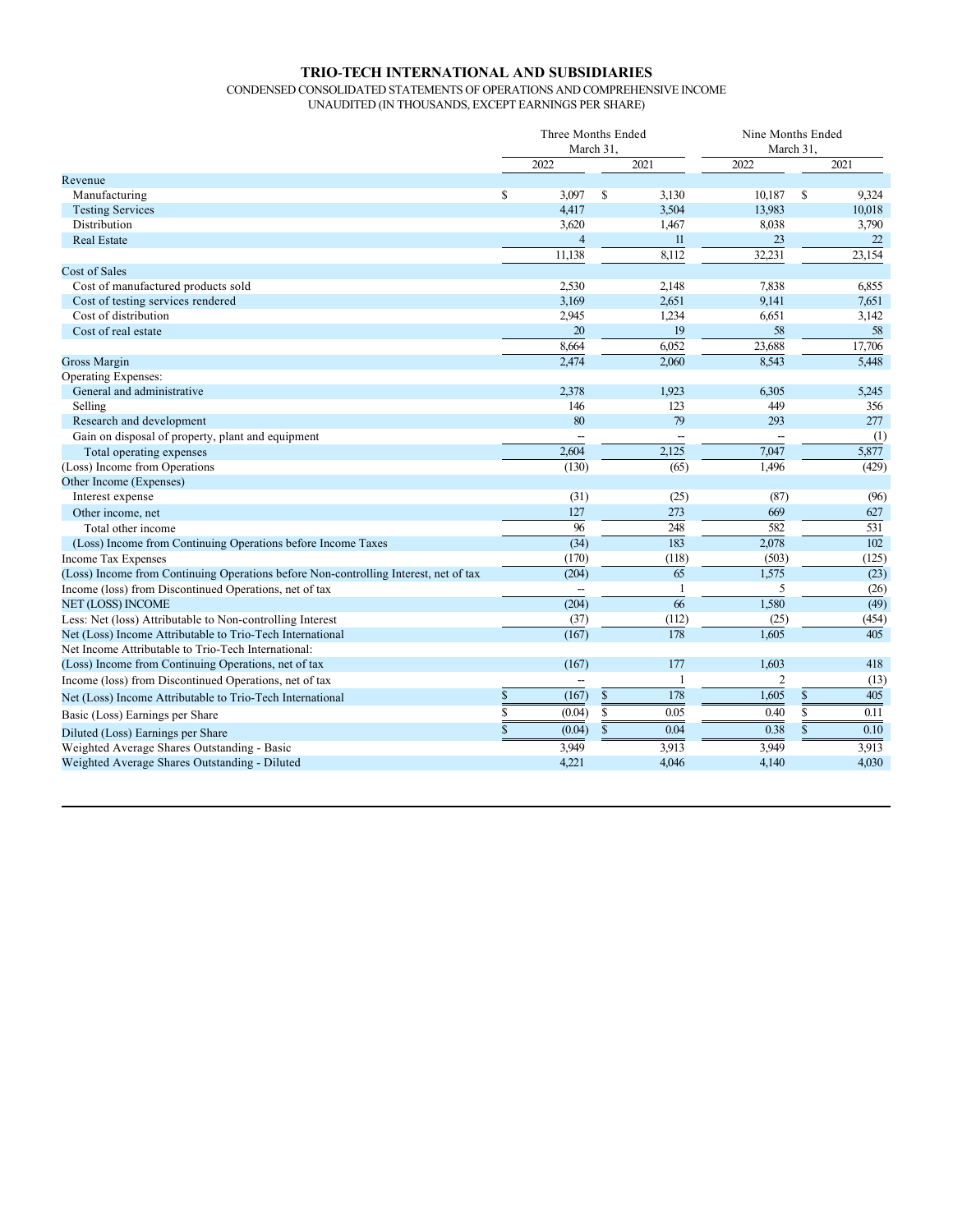## **TRIO**‑**TECH INTERNATIONAL AND SUBSIDIARIES** CONDENSED CONSOLIDATED STATEMENTS OF COMPREHENSIVE INCOME UNAUDITED (IN THOUSANDS)

|                                                                            | Three Months Ended<br>March 31, |              |    |       |    | Nine Months Ended<br>March 31, |      |       |  |  |
|----------------------------------------------------------------------------|---------------------------------|--------------|----|-------|----|--------------------------------|------|-------|--|--|
|                                                                            |                                 | 2022<br>2021 |    | 2022  |    |                                | 2021 |       |  |  |
| Comprehensive (Loss) Income Attributable to Trio-Tech International:       |                                 |              |    |       |    |                                |      |       |  |  |
|                                                                            |                                 |              |    |       |    |                                |      |       |  |  |
| Net (loss) income                                                          | S.                              | $(204)$ \$   |    | 66 \$ |    | 1,580                          | S.   | (49)  |  |  |
|                                                                            |                                 |              |    |       |    |                                |      |       |  |  |
| Foreign Currency Translation, net of tax                                   |                                 | 16           |    | (468) |    | (22)                           |      | 1,115 |  |  |
|                                                                            |                                 |              |    |       |    |                                |      |       |  |  |
| Comprehensive (Loss) Income                                                |                                 | (188)        |    | (402) |    | 1,558                          |      | 1,066 |  |  |
|                                                                            |                                 |              |    |       |    |                                |      |       |  |  |
| Less: Comprehensive Income (Loss) Attributable to Non-controlling Interest |                                 | (46)         |    | (136) |    | (40)                           |      | (455) |  |  |
|                                                                            |                                 |              |    |       |    |                                |      |       |  |  |
| Comprehensive (Loss) Income Attributable to Trio-Tech International        |                                 | (142)        | -S | (266) | -S | 1.598                          |      | 1,521 |  |  |
|                                                                            |                                 |              |    |       |    |                                |      |       |  |  |